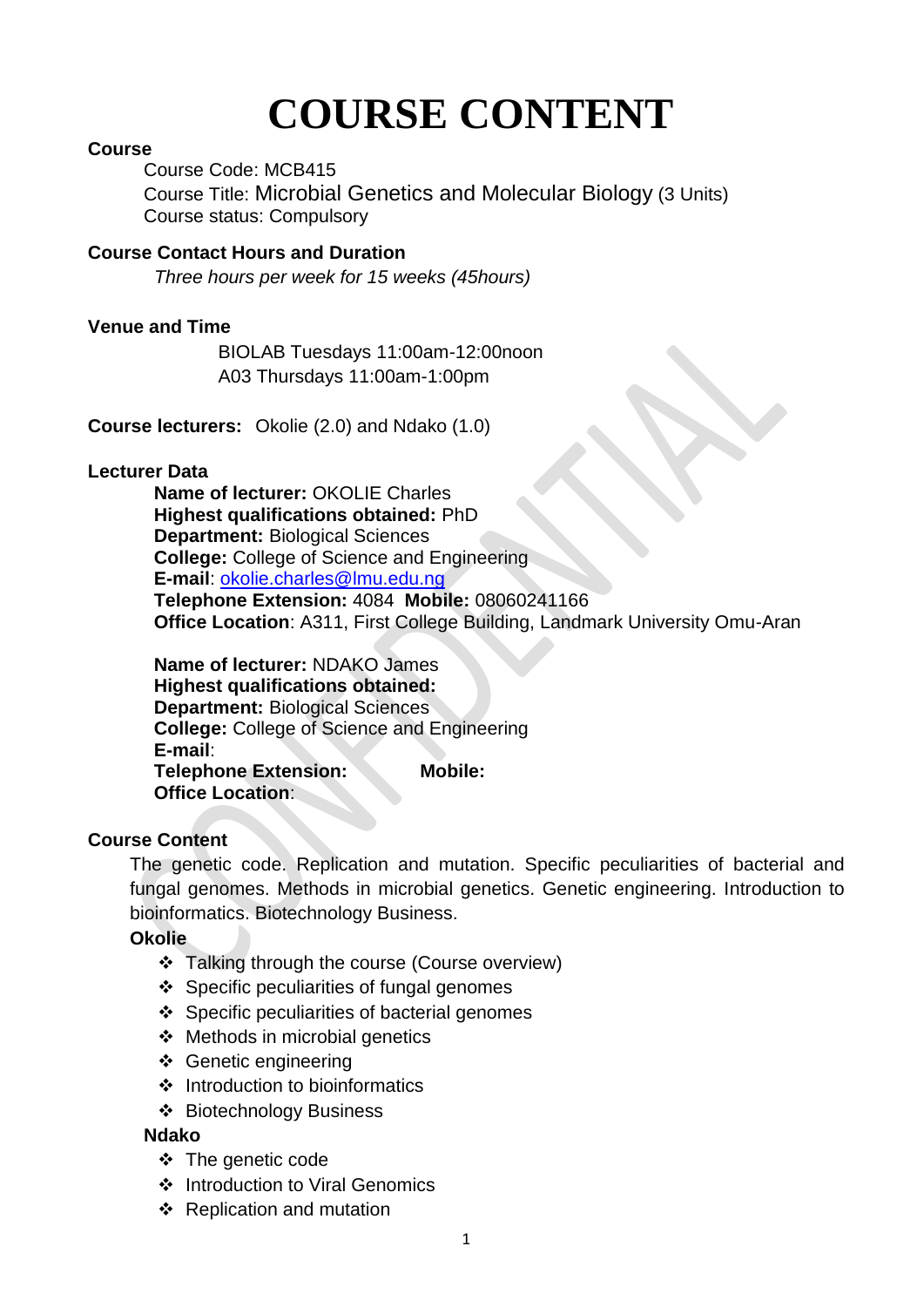Biotechnology Business

#### **Course Description**

The course MCB415 represents important fundamentals in microbial genetics and molecular biology. Some genetic puzzles which easily come to mind include the difference between the genome of the eukaryote (e.g: fungi) and the prokaryote (e.g: bacteria), why some bacteria are referred to as Gram positive while others are Gram negative, some fungi are able to produce the antibiotic penicillin which kills some bacteria, some bacteria fix nitrogen to plant roots while others are not capable, some bacteria are urease positive (coded by gene *ure*) while others are not, etc. Students offering this course are required to attempt and submit any given assignment promptly. Students' knowledge will be examined via continuous assessment and the mid-semester examination which add up to a maximum mark of 30 and the semester examination which carries a maximum mark of 70, making a total of 100 marks.

#### **Course Justification**

- i. The course is designed to provide an introductory background to microbial genetics and molecular biology.
- ii. Understanding of MCB415 will help the student create a picture of the genes which make of microbial genomes and how the proteins encoded by the genes determine the microbial phenotypes.
- iii. Understanding of MCB415 will provide the student with the connection between the various possible uses of microbes in agriculture and industry.
- iv. Understanding of MCB415 will provide the student with the understanding of the connection between microbial genomes and their association with the processes and issues in life including helpful and harmful roles of microbes in agriculture, health and the environment.
- v. The students will also be taught the entrepreneurial possibilities open in microbial biotechnology and possible ways of accessing them including the intellectual property and patent issues.

# **Course objectives**

At the end of this course, students would be able to:

- i. Show knowledge of microbial genomes.
- ii. Show understanding of the operation of microbial genomes for protein functionality.
- iii. Explain the various differences between the eukaryotic genome and the prokaryotic genome.
- iv. Apply genomic techniques to agriculture, health and the environment.

#### **Course Requirement**

The student should have knowledge of molecular structure of biomolecules. BCH211 is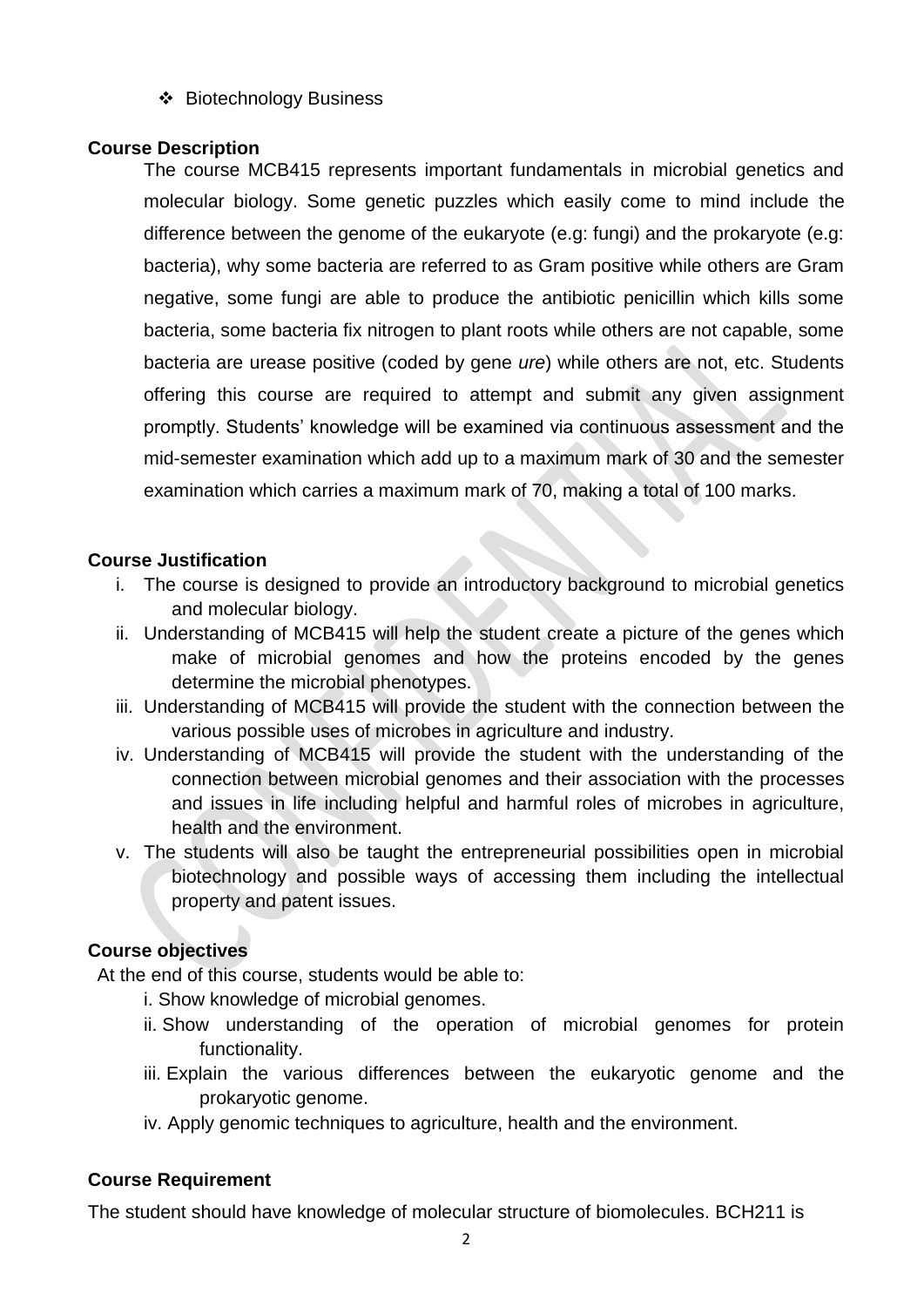prerequisite to MCB415.

| S/N | Grading                     | Score $(\%)$ |
|-----|-----------------------------|--------------|
|     | Test                        | 10           |
| 2.  | Assignment                  | 5            |
| 3.  | Practical (laboratory work) | 15           |
|     | Examination                 | 70           |
|     | <b>Total</b>                | 100          |

#### **Method of Grading- An illustration below**

#### **Course Delivery Strategies**

**i.** Teaching

**ii.**Tutorials

**iii.**Practical sessions

# **Method of Lecture Delivery/Teaching Aids**

Classroom teaching including the use of magnetic boards, visual aids such as powerpoint slide projectors. Real-life examples will be used to link the classroom training with the students' everyday life.

# **DETAILS OF LECTURE CONTENT**

- **Week of 5th October, 2015: Okolie**
- **Topic:** Talking through the subject of MCB415 Microbial Genetics and Molecular Biology.
- **Objectives**

At the end of the talk, the students should be able to have a basal understanding of what MCB415 seeks to teach and their relevance in agriculture and the life sciences. The commercial values of Microbial Genetics and Molecular Biology will be discussed.

- **Study Question**
	- What do you understand from the talk on Microbial Genetics and Molecular Biology and how would the lesson learnt benefit your daily life?

# **Recommended Further Reading**

- (1) Microbial genetics. Second Edition by [Stanley R. Maloy,](http://www.google.com.ng/search?tbo=p&tbm=bks&q=inauthor:%22Stanley+R.+Maloy%22) [John E. Cronan,](http://www.google.com.ng/search?tbo=p&tbm=bks&q=inauthor:%22John+E.+Cronan%22) and [David Freifelder](http://www.google.com.ng/search?tbo=p&tbm=bks&q=inauthor:%22David+Freifelder%22) (2013). Published by Jones & Bartlett Learning.
- (2) Modern Microbial Genetics. By UN Streips and RE Yasbinv (2013). Second Edition. John Wiley & Sons.
- (3) Websites mentioned in class.
- **Week of 12th October, 2015: Ndako**
- **Topic :** The genetic Code
- **Objectives**

At the end of the topic students should be able to understand that: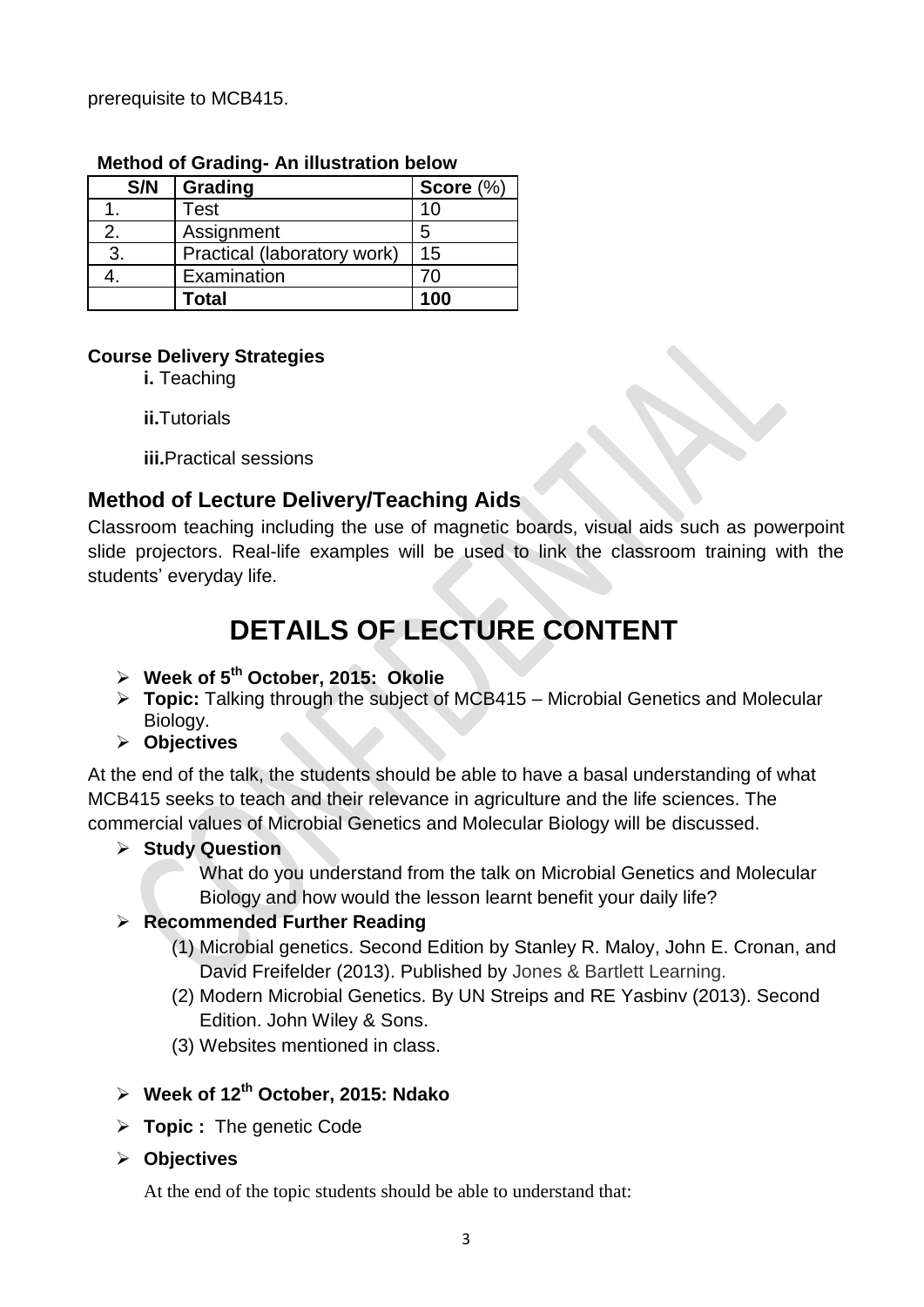1. The genetic code is a set of rules defining how the four-letter code of DNA is translated

into the 20-letter code of amino acids, which are the building blocks of proteins.

2. The genetic code is a set of three-letter combinations of nucleotides called codons, each of

which corresponds to a specific amino acid or stop signal.

3. The concept of codons was first described by Francis Crick and his colleagues in 1961.

# **Study Question:**

i) Discuss the role of DNA as the hereditary material responsible for all the characteristics of an organism.

ii) How does the DNA control the activities of a cell?

iii) Briefly describe the different types of amino acids commonly found in proteins

#### **Recommended Further Reading**.

Genetics and Molecular Biology, 1986 by Robert Schleif published by Addison-Wesley Publishing Company. 2nd edition Department of Biology, the Johns Hopkins University Baltimore, Maryland.USA

- **Week 19th October, 2015: Okolie**
- **Topic: Eukaryotic genomics – The Fungal genome**.
- **Objectives**

At the end of this week, the students should understand the features of the fungal genome as an example of eukaryotic genome. Special attention will be given to the genomes of *Saccharomyces cerevisiae* and *Candida spp.* as examples of helpful and harmful fungi in agriculture, industry and medicine. The student should also understand the commercial and health values of fungal genomes.

# **Study Question**

Discuss the relevance of the genome of *Saccharomyces cerevisiae* to the baker and to the brewer.

# **Recommended Further Reading**

- *i.* Microbial genetics. Second Edition by [Stanley R. Maloy,](http://www.google.com.ng/search?tbo=p&tbm=bks&q=inauthor:%22Stanley+R.+Maloy%22) [John E.](http://www.google.com.ng/search?tbo=p&tbm=bks&q=inauthor:%22John+E.+Cronan%22)  [Cronan,](http://www.google.com.ng/search?tbo=p&tbm=bks&q=inauthor:%22John+E.+Cronan%22) and [David Freifelder](http://www.google.com.ng/search?tbo=p&tbm=bks&q=inauthor:%22David+Freifelder%22) (2013). Published by Jones & Bartlett Learning.
- *ii.* Modern Microbial Genetics. By UN Streips and RE Yasbinv (2013). Second Edition. John Wiley & Sons.
- *iii.* National Centre for Biotechnology Information [\(www.ncbi.nlm.nih.gov\)](http://www.ncbi.nlm.nih.gov/) and other websites mentioned in class.
- **Week of 26th October, 2015: Okolie**
- **Topic: Prokaryotic genomics – The Bacterial Genome**.
- **Objectives**

At the end of this week, the students should understand the features of the bacterial genome as the typical prokaryotic genome. Special mention will be made of the genomes of *Escherichia coli, Agrobacterium tumefaciens, Deinococcus radiodurans, Klebsiella spp., Staphylococcus aureus* and *Clostridium spp.* The student should also understand the helpful and harmful roles of bacteria as well as their agricultural, industrial, commercial and health values.

**Study Question**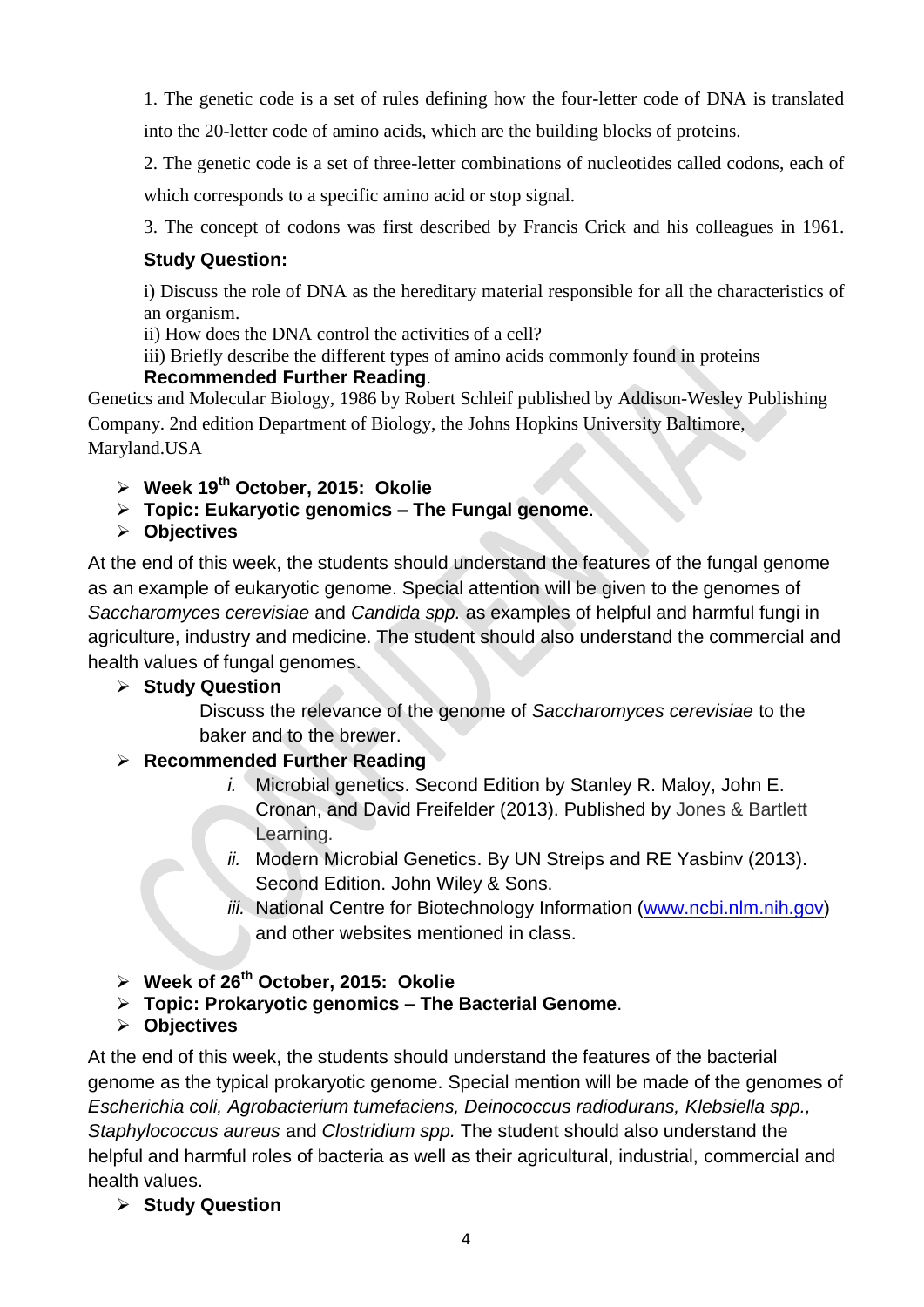Discuss the association of horizontal gene transfer with gastroenteritis.

#### **Recommended Further Reading**

- 1. Microbial genetics. Second Edition by [Stanley R. Maloy,](http://www.google.com.ng/search?tbo=p&tbm=bks&q=inauthor:%22Stanley+R.+Maloy%22) [John E. Cronan,](http://www.google.com.ng/search?tbo=p&tbm=bks&q=inauthor:%22John+E.+Cronan%22) and [David Freifelder](http://www.google.com.ng/search?tbo=p&tbm=bks&q=inauthor:%22David+Freifelder%22) (2013). Published by Jones & Bartlett Learning.
- 2. Modern Microbial Genetics. By UN Streips and RE Yasbinv (2013). Second Edition. John Wiley & Sons.
- 3. National Centre for Biotechnology Information [\(www.ncbi.nlm.nih.gov\)](http://www.ncbi.nlm.nih.gov/) and other websites mentioned in class.

#### **Week of 02 Novemebr, 2015: Ndako**

**Topic: Viral Genomics**

#### **Objectives**

 $\triangleright$  At the end of the topic students are expected to note the following facts:

i) Viral diseases have an enormous impact on human health worldwide.

ii) Genomic technologies are providing infectious disease researchers an unprecedented capability to study at a genetic level the viruses that cause disease and their interactions with infected hosts.

iii) The goals of the Broad Viral Genomics Group as pioneer to the application of these technologies to address the crucial unanswered biological questions in viral disease and to foster a community of research leaders focused on using genomics to advance preventative and therapeutic strategies for viral diseases.

#### **Study Question**

- $\triangleright$  What are the similarities and differences in evolutionary patterns among all the genes in a viral genome.
- **Recommended Further Reading: As represented in other topics outlined.**
- **Week of 09 November, 2015: Ndako**
- **Topic: Replication and Mutation**.
- **Objectives**

#### **Students are to understand the following basics at the end of the lectures:**

- a) That the DNA is unzipped before the original strands are used to help make the new molecules.
- b) That MUTATIONS are any changes in the sequence of bases of DNA.
- c) That Sometimes during replication, the cell makes a mistake and adds the wrong base.
- d) When the cell replicates its DNA again, the two strands that are produced are no longer exactly the same.

# **Study Question Students ability to differentiate the various types of mutations.**

- **Recommended Further Reading As represented below.**
- **Week of 16 November, 2015: Okolie (Tuesday) and Ndako (Thursday)**
- **Topic: Tutorials and Continuous assessment**.
- **Objectives:** To test the extent of students' progress in understanding MCB415.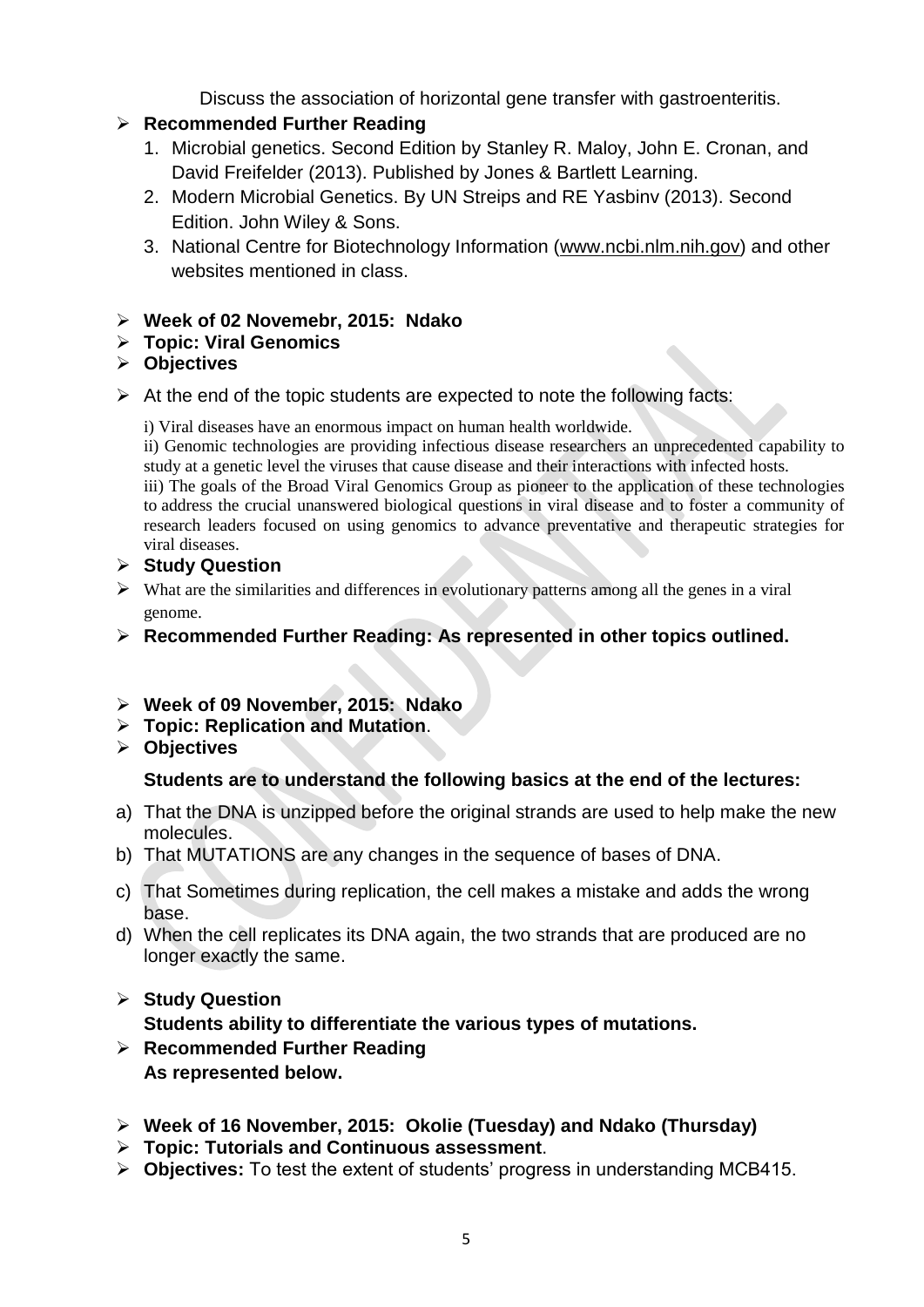- **Week of 23 November, 2015: Okolie**
- **Topic: Genetic Engineering**
- **Objectives**

At the end of this week, the students should understand the basic techniques employed in engineering of microbial genomes for agricultural, industrial, health, and other uses.

**Study Question**

To be announced.

- **Recommended Further Reading**
- 1) Microbial genetics. Second Edition by [Stanley R. Maloy,](http://www.google.com.ng/search?tbo=p&tbm=bks&q=inauthor:%22Stanley+R.+Maloy%22) [John E. Cronan,](http://www.google.com.ng/search?tbo=p&tbm=bks&q=inauthor:%22John+E.+Cronan%22) and [David](http://www.google.com.ng/search?tbo=p&tbm=bks&q=inauthor:%22David+Freifelder%22)  [Freifelder](http://www.google.com.ng/search?tbo=p&tbm=bks&q=inauthor:%22David+Freifelder%22) (2013). Published by Jones & Bartlett Learning.
- 2) Modern Microbial Genetics. By UN Streips and RE Yasbinv (2013). Second Edition. John Wiley & Sons.
- 3) National Centre for Biotechnology Information [\(www.ncbi.nlm.nih.gov\)](http://www.ncbi.nlm.nih.gov/) and other websites mentioned in class.
- **Week of 30 November, 2015: Okolie**
- **Topic: Introduction to Bioinformatics**
- **Objectives**

This is hands-on bioinformatics. At the end of this week, the students should have familiarized themselves with databases at the National Centre for Biotechnology Information (NCBI: [www.ncbi.nlm.nih.gov\)](http://www.ncbi.nlm.nih.gov/). The students should have attempted some hands-on bioinformatics exercises using some open access bioinformatics tools at NCBI.

- **Study Question**
- **Recommended Further Reading**
	- *i.* Introduction to Computational Molecular Biology (First Edition). By Setubal and Meidanis.
	- *ii.* Internet for the Molecular Biologist. By S.R. Swindell et al. (1996). Published by Horizon Scientific Press Ltd.
	- *iii.* National Centre for Biotechnology Information [\(www.ncbi.nlm.nih.gov\)](http://www.ncbi.nlm.nih.gov/) and other websites mentioned in class.
- **Week of 07 December, 2015: Okolie**
- **Topic: Methods in Microbial Genetics**
- **Objectives**

At the end of this week, the students should have learnt old and new methods of manipulation of microbial genomes. Genomic and post-genomic tools and techniques for handling microbial genomes will be discussed with deepened connection to modern practices in agriculture, medicine, pharmacy, bio-energy, industry and the environment.

# **Study Question**

Discuss the polymerase chain reaction as a major gene manipulation tool.

# **Recommended Further Reading**

- I. Microbial genetics. Second Edition by [Stanley R. Maloy,](http://www.google.com.ng/search?tbo=p&tbm=bks&q=inauthor:%22Stanley+R.+Maloy%22) [John E. Cronan,](http://www.google.com.ng/search?tbo=p&tbm=bks&q=inauthor:%22John+E.+Cronan%22) and [David Freifelder](http://www.google.com.ng/search?tbo=p&tbm=bks&q=inauthor:%22David+Freifelder%22) (2013). Published by Jones & Bartlett Learning.
- II. Modern Microbial Genetics. By UN Streips and RE Yasbinv (2013). Second Edition. John Wiley & Sons.
- III. PCR. McPherson MJ and Moller SG (2006) Oxford, UK, Taylor & Francis Group.